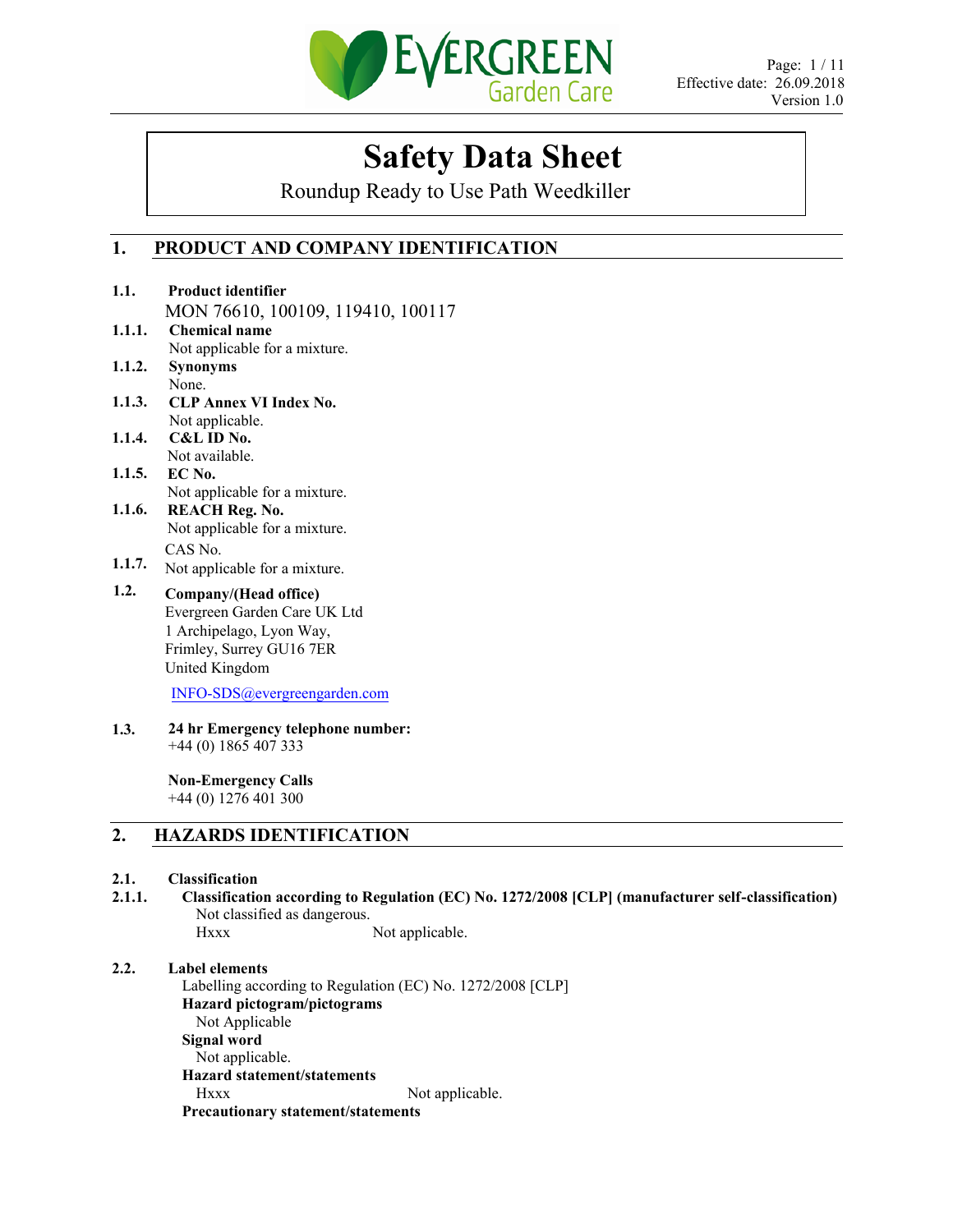

# P<sub>102</sub> Keep out of reach of children.

# P234 Keep only in original container

**Supplemental hazard information** 

EUH401 To avoid risks to human health and the environment, comply with the instructions for use.

# **2.3. Other hazards**

0% of the mixture consists of ingredient/ingredients of unknown acute toxicity. 0% of the mixture consists of ingredient/ingredients of unknown hazards to the aquatic environment.

# **2.3.1. Potential environmental effects**

# **2.4. Appearance and odour (colour/form/odour)**

Hazy /Liquid, (cloudy) / Chemical

Refer to section 11 for toxicological and section 12 for environmental information.

# **3. COMPOSITION/INFORMATION ON INGREDIENTS**

- **3.1 Substance:** Not applicable.
- **3.2 Mixture:** Yes.

# **Composition/information on ingredients**

| <b>Components</b>                          | CAS No.        | EC No.    | EU Index No. /<br><b>REACH Reg. No. /</b><br>C&L ID No.    | <b>Concentration</b> | <b>Classification</b>                                                                                    |
|--------------------------------------------|----------------|-----------|------------------------------------------------------------|----------------------|----------------------------------------------------------------------------------------------------------|
| Isopropylamine salt of<br>glyphosate       | 38641-94-0     | 254-056-8 | $015 - 184 - 00 - 87$<br>$-1$<br>02-2119693876-15-<br>0000 | $1\%$                | Aquatic Chronic - Category<br>2; H411; $\{c\}$                                                           |
| Pelargonic and related fatty<br>acids      | $112 - 05 - 0$ | 203-931-2 | $607 - 197 - 00 - 8$ /<br>$-1$                             | $1\%$                | Skin corrosion/irritation -<br>Category 1B, Eye<br>damage/irritation - Category<br>1; H314, 318; $\{d\}$ |
| Water and minor formulating<br>ingredients |                |           | $\blacksquare$<br>$-1$                                     | 98 %                 | Not classified as dangerous.;                                                                            |

# **Active ingredient**

Full text of classification code: See section 16.

# **4. FIRST AID MEASURES**

Use personal protection recommended in section 8.

# **4.1. Description of first aid measures**

**4.1.1. Eye contact**

Immediately flush with plenty of water. If easy to do, remove contact lenses.

# **4.1.2. Skin contact**

Take off contaminated clothing, wristwatch, jewellery. Wash affected skin with plenty of water. Wash clothes and clean shoes before re-use.

# **4.1.3. Inhalation**

Remove to fresh air.

**4.1.4. Ingestion**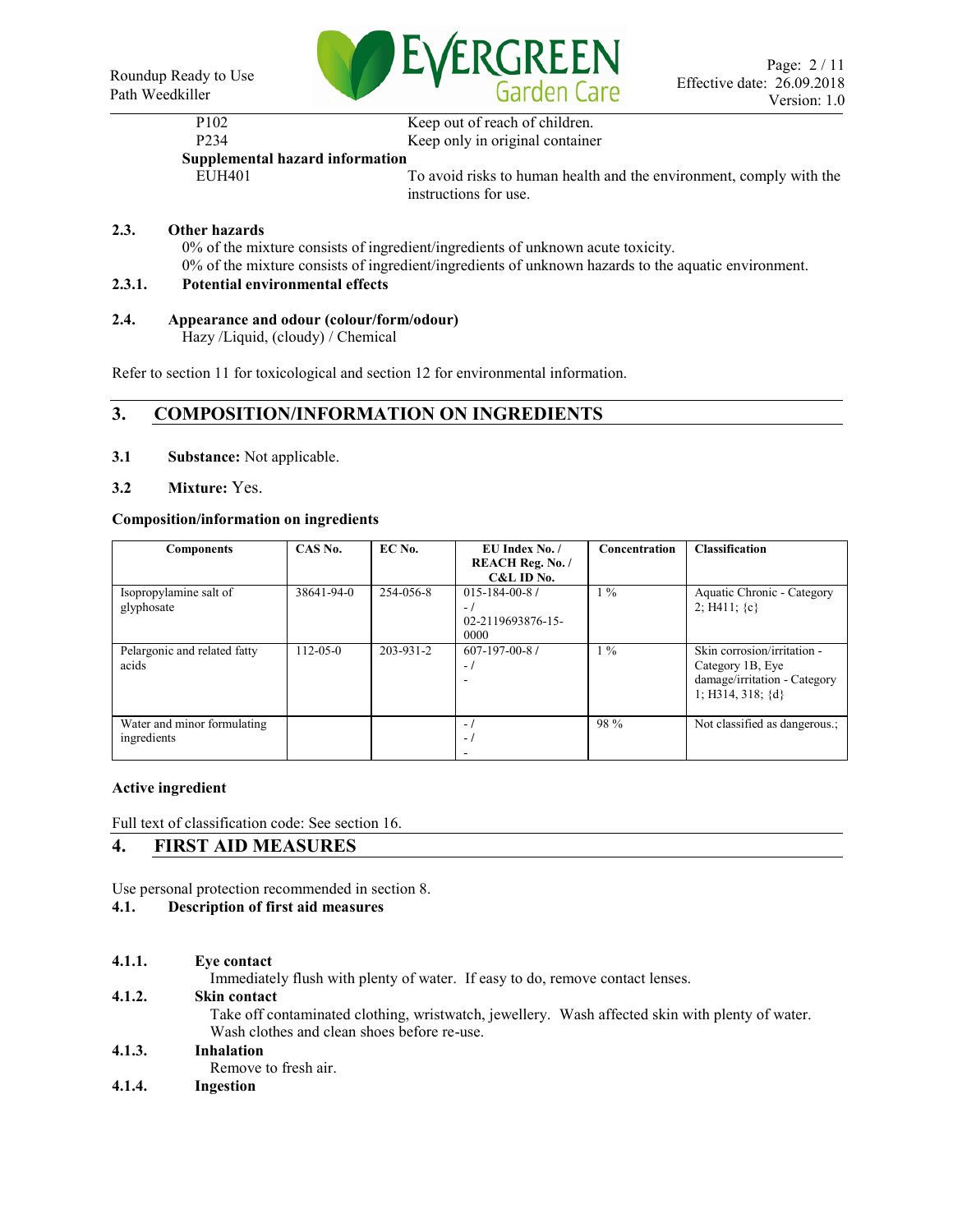

Immediately offer water to drink. Never give anything by mouth to an unconscious person. Do NOT induce vomiting unless directed by medical personnel. If symptoms occur, get medical attention.

# **4.2. Most important symptoms and effects, both acute and delayed**

# **4.2.1. Potential health effects**

**Likely routes of exposure:** Skin contact, eye contact, inhalation

**Eye contact, short term:** Not expected to produce significant adverse effects when recommended use instructions are followed.

**Skin contact, short term:** Not expected to produce significant adverse effects when recommended use instructions are followed.

**Inhalation, short term:** Not expected to produce significant adverse effects when recommended use instructions are followed.

**Single ingestion:** Not expected to produce significant adverse effects when recommended use instructions are followed.

**4.2.2. Medical conditions aggravated by exposure:**  None.

#### **4.3. Indication of any immediate medical attention and special treatment needed**

- **4.3.1. Advice to doctors**
	- This product is not an inhibitor of cholinesterase.

# **4.3.2. Antidote**

Treatment with atropine and oximes is not indicated.

# **5. FIRE-FIGHTING MEASURES**

#### **5.1. Extinguishing media**

**5.1.1. Recommended**: Water, Foam, Dry chemical, Carbon dioxide (CO2)

#### **5.2. Special hazards**

**5.2.1. Unusual fire and explosion hazards**

None. Minimise use of water to prevent environmental contamination. Environmental precautions: see section 6.

#### **5.2.2. Hazardous products of combustion** Carbon monoxide (CO), Phosphorus oxides (PxOy), Nitrogen oxides (NOx)

# **5.3. Advice for firefighters**

Self-contained breathing apparatus. Equipment should be thoroughly decontaminated after use.

# **5.4. Flash point**

Does not flash.

# **6. ACCIDENTAL RELEASE MEASURES**

# **6.1. Personal precautions**

Use handling recommendations in Section 7 and personal protection recommendations in Section 8.

# **6.2. Environmental precautions**

SMALL QUANTITIES: Low environmental hazard. LARGE QUANTITIES: Minimise spread. Keep out of drains, sewers, ditches and water ways.

#### **6.3. Methods for cleaning up**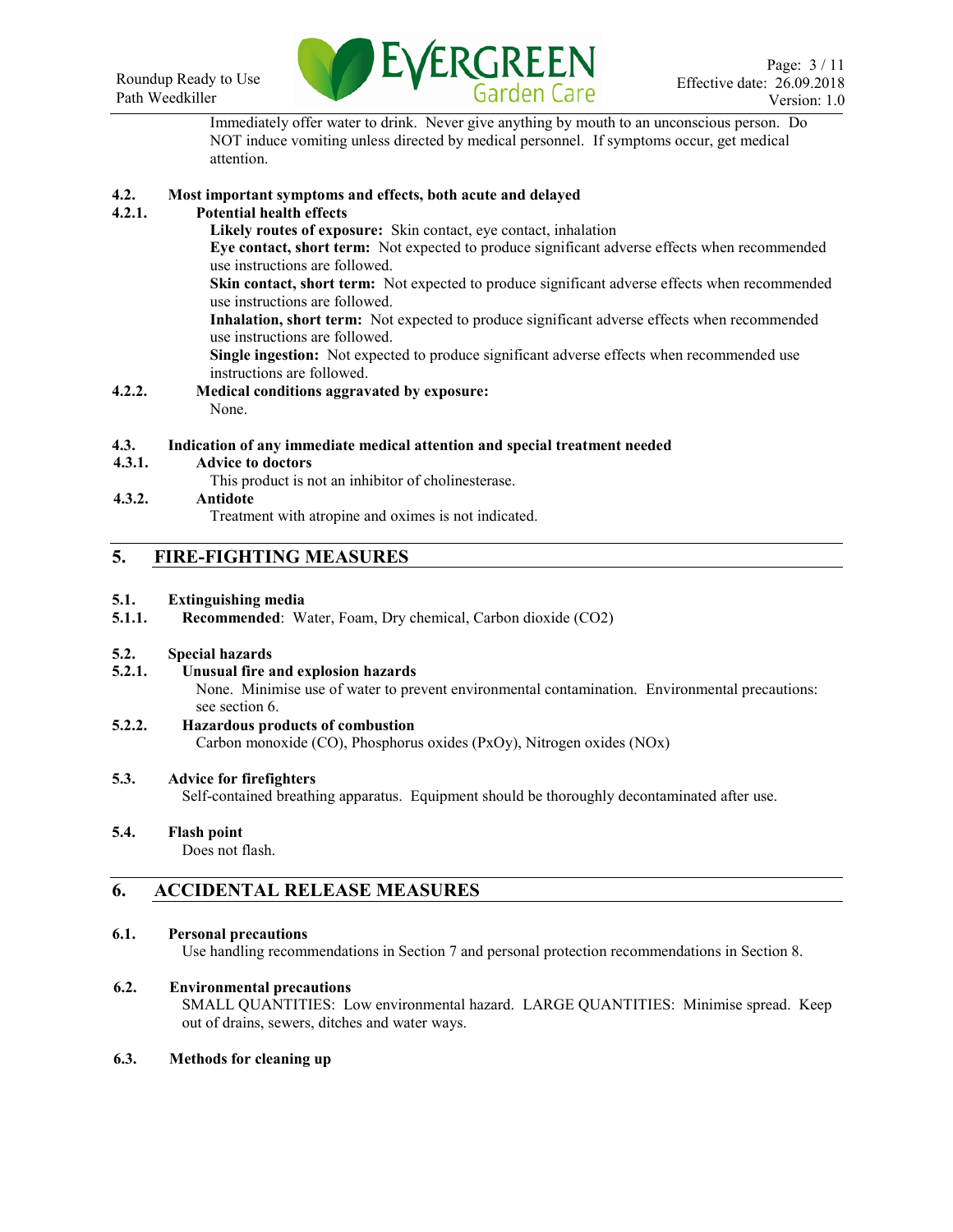

SMALL QUANTITIES: Flush spill area with water. LARGE QUANTITIES: Absorb in earth, sand or absorbent material. Dig up heavily contaminated soil. Collect in containers for disposal. Refer to section 7 for types of containers. Flush residues with small quantities of water. Minimise use of water to prevent environmental contamination.

Refer to section 13 for disposal of spilled material.

# **7. HANDLING AND STORAGE**

# **7.1. Precautions for safe handling**

Good industrial practice in housekeeping and personal hygiene should be followed. When using do not eat, drink or smoke. Avoid contact with eyes, skin and clothing. Wash hands thoroughly after handling or contact. Wash contaminated clothing before re-use. Thoroughly clean equipment after use. Do not contaminate drains, sewers and water ways when disposing of equipment rinse water. Refer to section 13 of the safety data sheet for disposal of rinse water.

Emptied containers retain vapour and product residue. FOLLOW LABELLED WARNINGS EVEN AFTER CONTAINER IS EMPTIED.

# **7.2. Conditions for safe storage, including any incompatibilities**

**Compatible materials for storage**: stainless steel, fibreglass, plastic, glass lining **Incompatible materials for storage**: galvanised steel, unlined mild steel

Minimum storage temperature: 0 °C

Maximum storage temperature: 45 °C

Keep out of reach of children. Keep away from food, drink and animal feed. Keep only in the original container. Partial crystallization may occur on prolonged storage below the minimum storage temperature. If frozen, place in warm room and shake frequently to put back into solution. Minimum shelf life: 2 years.

# **7.3. Specific end use(s)**

Not applicable.

# **8. EXPOSURE CONTROLS/PERSONAL PROTECTION**

# **8.1. Control parameters**

#### Airborne exposure limits

| <b>Components</b>                          | <b>Exposure Guidelines</b>                                    |
|--------------------------------------------|---------------------------------------------------------------|
| Isopropylamine salt of<br>glyphosate       | No specific occupational exposure limit has been established. |
| Pelargonic and related<br>fatty acids      | No specific occupational exposure limit has been established. |
| Water and minor<br>formulating ingredients | No specific occupational exposure limit has been established. |

# **8.2. Exposure controls**

# **Engineering controls**

No special requirement when used as recommended.

# **Eye protection:**

No special requirement when used as recommended.

#### **Skin protection:**

If repeated or prolonged contact: Wear chemical resistant gloves. Chemical resistant gloves include those made of waterproof materials such as nitrile, butyl, neoprene, polyvinyl chloride (PVC), natural rubber and/or barrier laminate.

# **Respiratory protection:**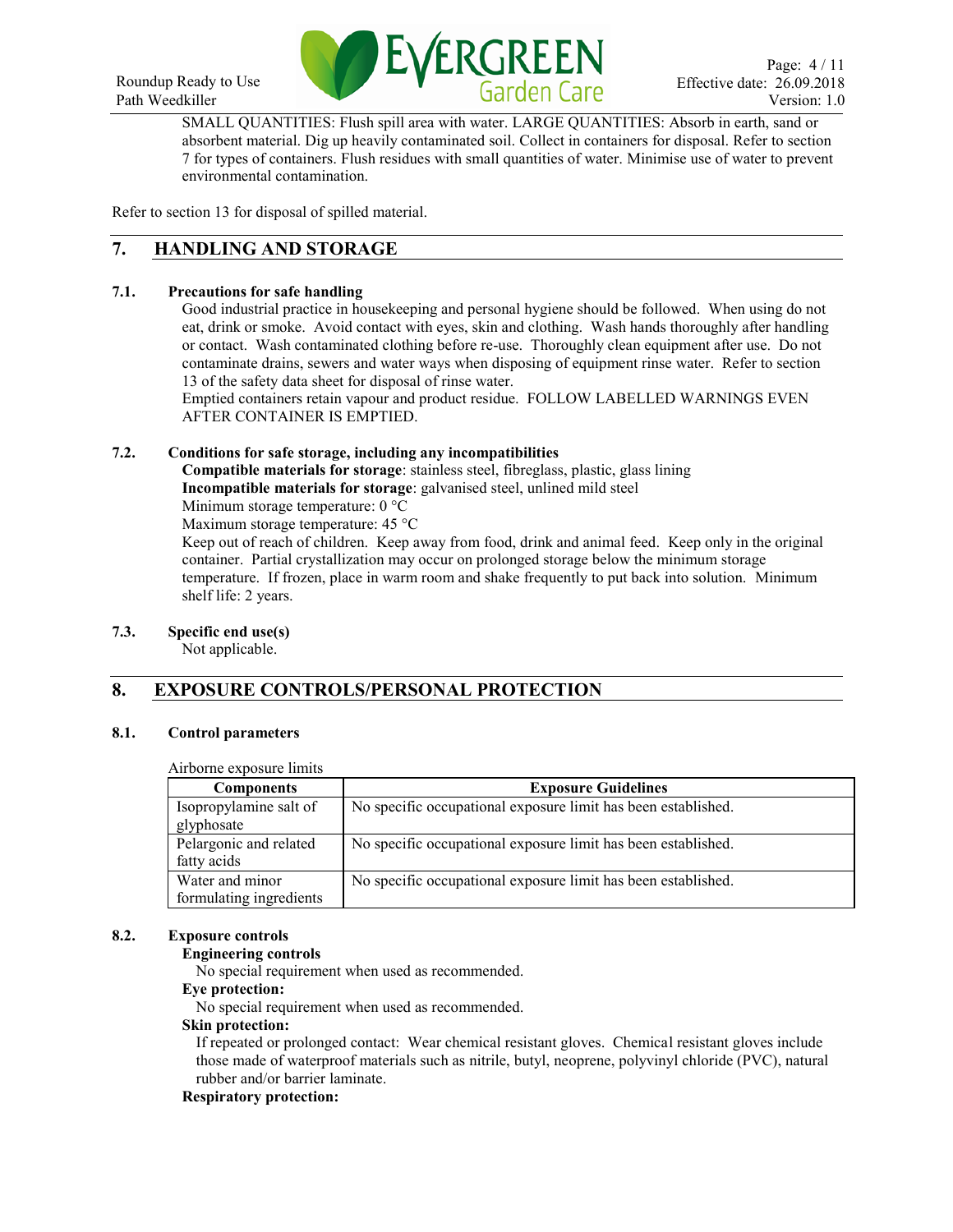

No special requirement when used as recommended.

When recommended, consult manufacturer of personal protective equipment for the appropriate type of equipment for a given application.

# **9. PHYSICAL AND CHEMICAL PROPERTIES**

These physical data are typical values based on material tested but may vary from sample to sample. Typical values should not be construed as a guaranteed analysis of any specific lot or as specifications for the product.

| Colour/colour range:                            | Hazy                                                          |
|-------------------------------------------------|---------------------------------------------------------------|
| Form:                                           | Liquid, (cloudy)                                              |
| Odour:                                          | Chemical                                                      |
| Odour threshold:                                | No data.                                                      |
| Physical form changes (melting, boiling, etc.): |                                                               |
| Melting point:                                  | Not applicable.                                               |
| Boiling point:                                  | No data.                                                      |
| Flash point:                                    | Does not flash.                                               |
| Explosive properties:                           | No explosive properties                                       |
| Auto ignition                                   | No data.                                                      |
| temperature:                                    |                                                               |
| Self-accelerating                               | No data.                                                      |
| decomposition                                   |                                                               |
| temperature                                     |                                                               |
| $(SADT)$ :                                      |                                                               |
| Oxidizing properties:                           | none                                                          |
| Specific gravity:                               | $1,018 \text{ (}20 \text{ °C}$                                |
| Vapour pressure:                                | No significant volatility; aqueous solution.                  |
| Vapour density:                                 | Not applicable.                                               |
| Dynamic viscosity:                              | 1,93 mPa·s @ 20 °C                                            |
| Kinematic viscosity:                            | 1.900 cSt @ 20 °C                                             |
| Density:                                        | 1,018 g/cm3 @ $20 °C$                                         |
| Solubility:                                     | Water: Soluble                                                |
| $pH$ :                                          | 7,2 @ 20 °C @ 10 g/l                                          |
| Partition coefficient:                          | $log Pow: < -3,2 \text{ (}25 \text{ °C} \text{ (Glyphosate)}$ |
|                                                 |                                                               |
| Evaporation rate:                               | No data.                                                      |

# **10. STABILITY AND REACTIVITY**

# **10.1. Reactivity**

Reacts with galvanised steel or unlined mild steel to produce hydrogen, a highly flammable gas that could explode.

# **10.2. Chemical stability**

Stable under normal conditions of handling and storage.

# **10.3. Possibility of hazardous reactions**

Reacts with galvanised steel or unlined mild steel to produce hydrogen, a highly flammable gas that could explode.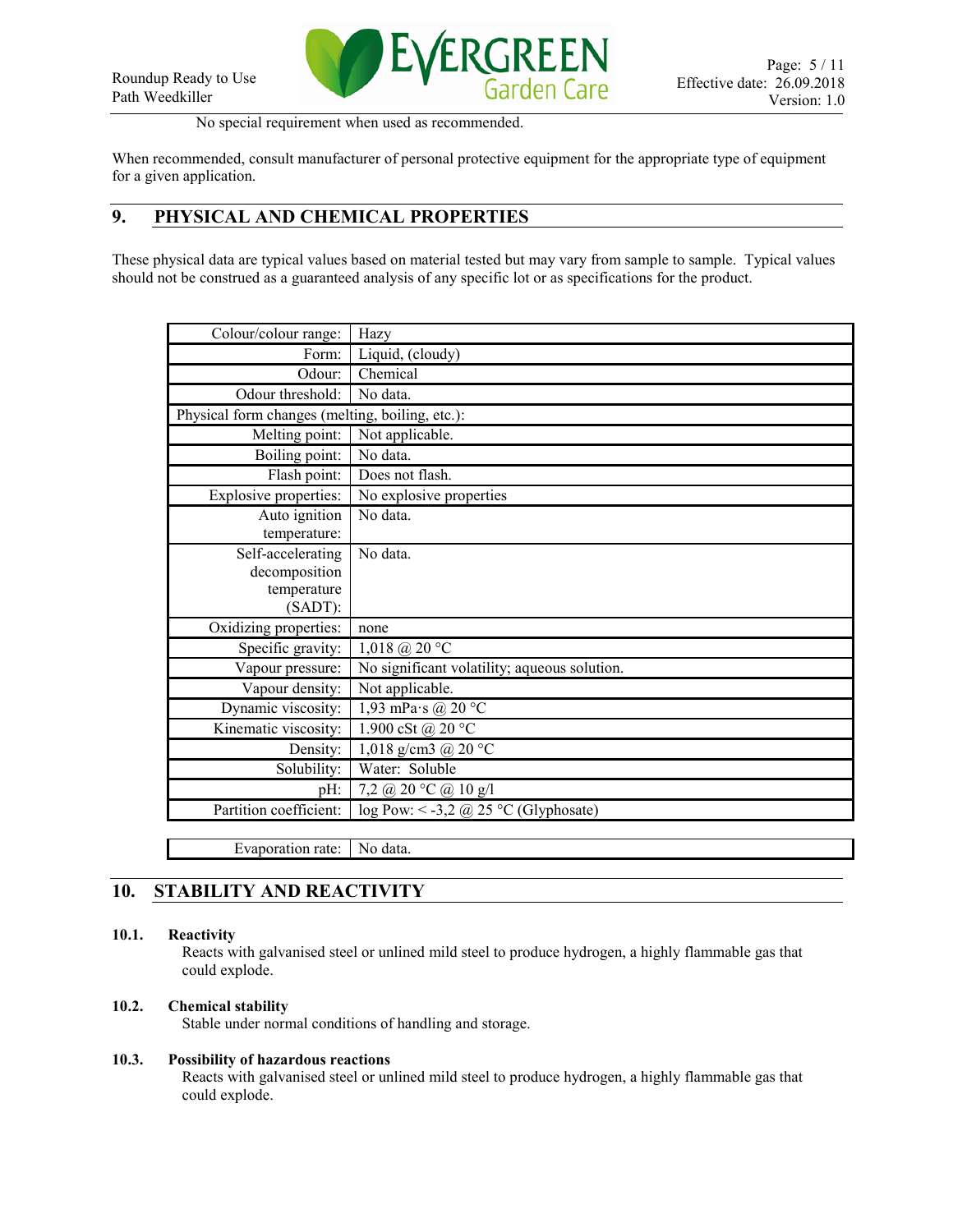

#### **10.4. Conditions to avoid** None

- **10.5. Incompatible materials** Incompatible materials for storage: galvanised steel, unlined mild steel Compatible materials for storage: see section 7.2.
- **10.6. Hazardous decomposition products** Hazardous products of combustion: see section 5.

# **11. TOXICOLOGICAL INFORMATION**

This section is intended for use by toxicologists and other health professionals.

# **11.1. Information on toxicological effects**

**Acute oral toxicity:** Based on available data classification criteria are not met. **Acute dermal toxicity:** Based on available data classification criteria are not met. **Acute inhalation toxicity:** Based on available data classification criteria are not met. **Skin corrosion/irritation:** Based on available data classification criteria are not met. **Eye corrosion/irritation:** Based on available data classification criteria are not met. **Skin sensitization:** Based on available data classification criteria are not met. **Respiratory sensitization:** Based on available data classification criteria are not met. **Mutagenicity:** Based on available data classification criteria are not met. **Carcinogenicity:** Based on available data classification criteria are not met. **Reproductive/Developmental Toxicity:** Based on available data classification criteria are not met. **Specific Target Organ Toxicity - Single Exposure:** Based on available data classification criteria are not met. **Specific Target Organ Toxicity - Repeated Exposure:** Based on available data classification criteria are not met. **Aspiration hazard:** Based on available data classification criteria are not met. **Most important symptoms and effects, both acute and delayed Potential health effects** 

**Likely routes of exposure:** Skin contact, eye contact, inhalation

**Eye contact, short term:** Not expected to produce significant adverse effects when recommended use instructions are followed.

- **Skin contact, short term:** Not expected to produce significant adverse effects when recommended use instructions are followed.
- **Inhalation, short term:** Not expected to produce significant adverse effects when recommended use instructions are followed.
- **Single ingestion:** Not expected to produce significant adverse effects when recommended use instructions are followed.
- **Medical conditions aggravated by exposure:** None.

Data obtained on product, similar products and on components are summarized below.

# **Genotoxicity**

Not genotoxic.

# **Similar formulation**

#### **Acute oral toxicity**

**Rat, LD50 (limit test)**: > 5.000 mg/kg body weight No mortality. Practically non-toxic.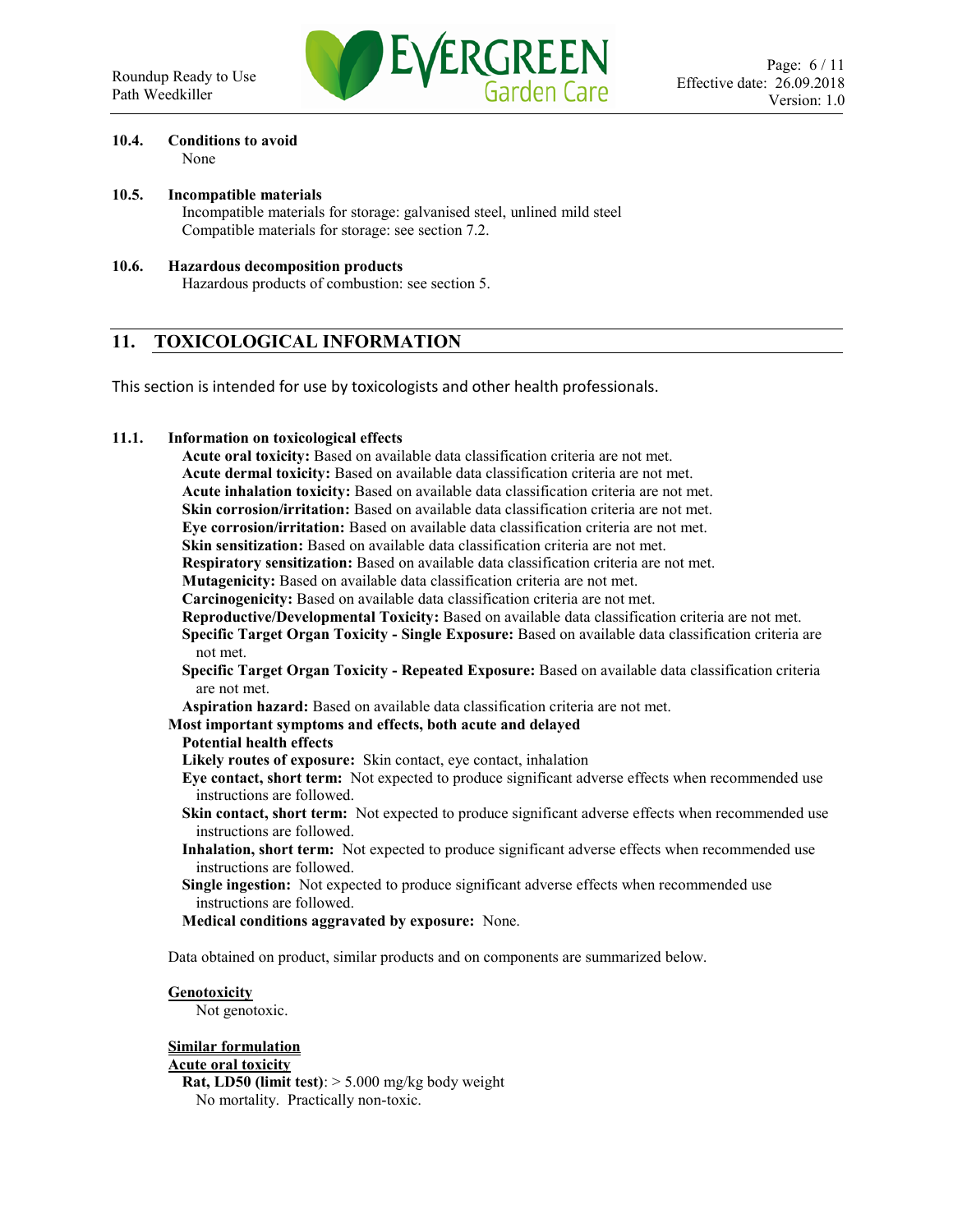

# **Acute dermal toxicity**

**Rat, LD50 (limit test)**: > 5.000 mg/kg body weight No mortality. Practically non-toxic.

# **Skin irritation**

**Rabbit, 6 animals, OECD 404 test**:

Redness, mean EU score: 0,00 Swelling, mean EU score: 0,00 Days to heal: 1 Essentially non irritating.

#### **Eye irritation**

#### **Rabbit, 6 animals, OECD 405 test**:

Conjunctival redness, mean EU score: 0,50 Conjunctival swelling, mean EU score: 0,06 Corneal opacity, mean EU score: 0,00 Iris lesions, mean EU score: 0,00 Days to heal: 3 Slight irritation. **Acute inhalation toxicity**

# **Rat, LC50, 4 hours, aerosol**: > 3,6 mg/L

Maximum attainable concentration. No mortality. This product is not aerosolized during handling or use and is therefore not classified as hazardous under the CLP Regulation (EC 1272/2008). Aerosol particle size (< 10 micron) much lower than the droplet size (> 100 micron) normally achieved during spraying operations.

# **Skin sensitization**

**Guinea pig, 9-induction Buehler test**: Negative.

# **N-(phosphonomethyl)glycine; {glyphosate acid} Genotoxicity**

Not genotoxic.

# **Carcinogenicity**

Not carcinogenic in rats or mice.

#### **Reproductive/Developmental Toxicity**

Developmental effects in rats and rabbits only in the presence of significant maternal toxicity. Reproductive effects in rats only in the presence of significant maternal toxicity.

#### **Pelargonic and related fatty acids**

#### **Genotoxicity**

Not genotoxic on the basis of weight of evidence analysis. **Carcinogenicity**

Not carcinogenic to laboratory animals after dermal administration.

# **Reproductive/Developmental Toxicity**

Not developmentally toxic to laboratory animals.

# **12. ECOLOGICAL INFORMATION**

This section is intended for use by ecotoxicologists and other environmental specialists.

If available, data obtained on similar products and/or on components are summarized below.

# **12.1 Toxicity**

No data.

# **12.2 Persistence and degradability**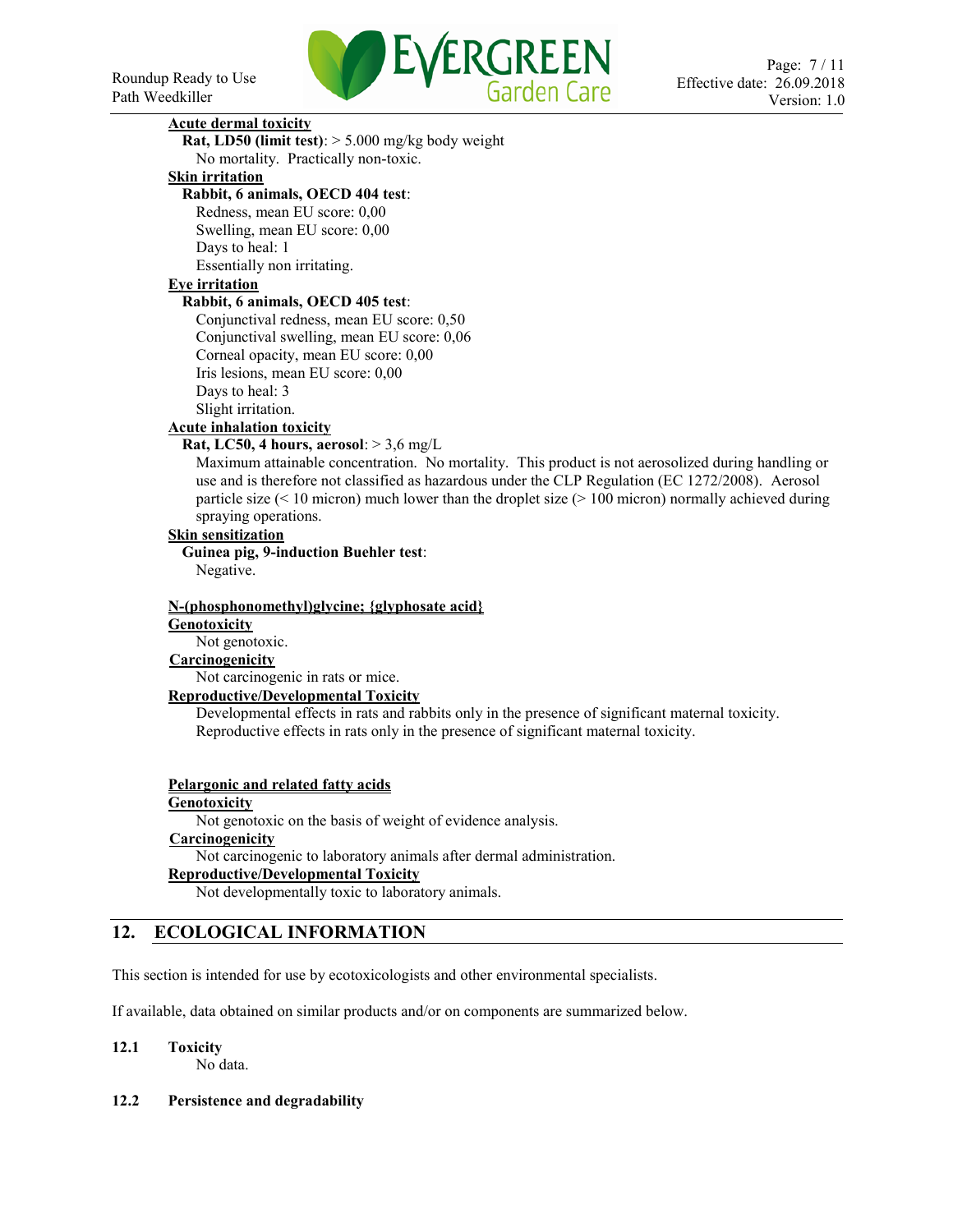No data.



# **12.3 Bioaccumulative potential** Refer to section 9 for partition coefficient data. **12.4 Mobility in soil**  No data. **12.5 Results of PBT and vPvB assessment**  Not a persistent, bioaccumulative or toxic (PBT) nor a very persistent, very bioaccumulative (vPvB) mixture. **12.6 Other adverse effects**  No data. **12.7 Additional information**  If available, data obtained on similar products and/or on components are summarized below. **Similar formulation Aquatic toxicity, fish Rainbow trout (Oncorhynchus mykiss):** Acute toxicity (limit test), 96 hours, static, LC50: > 100 mg/L **Aquatic toxicity, invertebrates Water flea (Daphnia magna):** Acute toxicity (limit test), 48 hours, static,  $EC50$ :  $> 100$  mg/L **Aquatic toxicity, algae/aquatic plants Duckweed (Lemna minor):** Acute toxicity (limit test), 14 days, static, EC50: > 100 mg/L **Duckweed (Lemna minor):** Acute toxicity (limit test), 14 days, static, NOEC: 100 mg/L **Green algae (Scenedesmus subspicatus):** Acute toxicity, 72 hours, static, ErC50 (growth rate):  $> 87.7$  mg/L **Green algae (Scenedesmus subspicatus):** Acute toxicity, 72 hours, static, NOEC: 50 mg/L **Arthropod toxicity Honey bee (Apis mellifera):** Oral, 48 hours, LD50: > 9.742 µg/bee **Honey bee (Apis mellifera):** Contact, 48 hours, LD50: 8.309 µg/bee **Soil organism toxicity, invertebrates Earthworm (Eisenia foetida):** Acute toxicity, 14 days,  $LC50$ :  $> 1.000$  mg/kg dry soil **N-(phosphonomethyl)glycine; {glyphosate acid} Avian toxicity Bobwhite quail (Colinus virginianus):** Acute oral toxicity, single dose, LD50: > 3.851 mg/kg body weight **Bioaccumulation Bluegill sunfish (Lepomis macrochirus):** Whole fish: BCF: < 1 No significant bioaccumulation is expected. **Dissipation Soil, field:** Half life: 2 - 174 days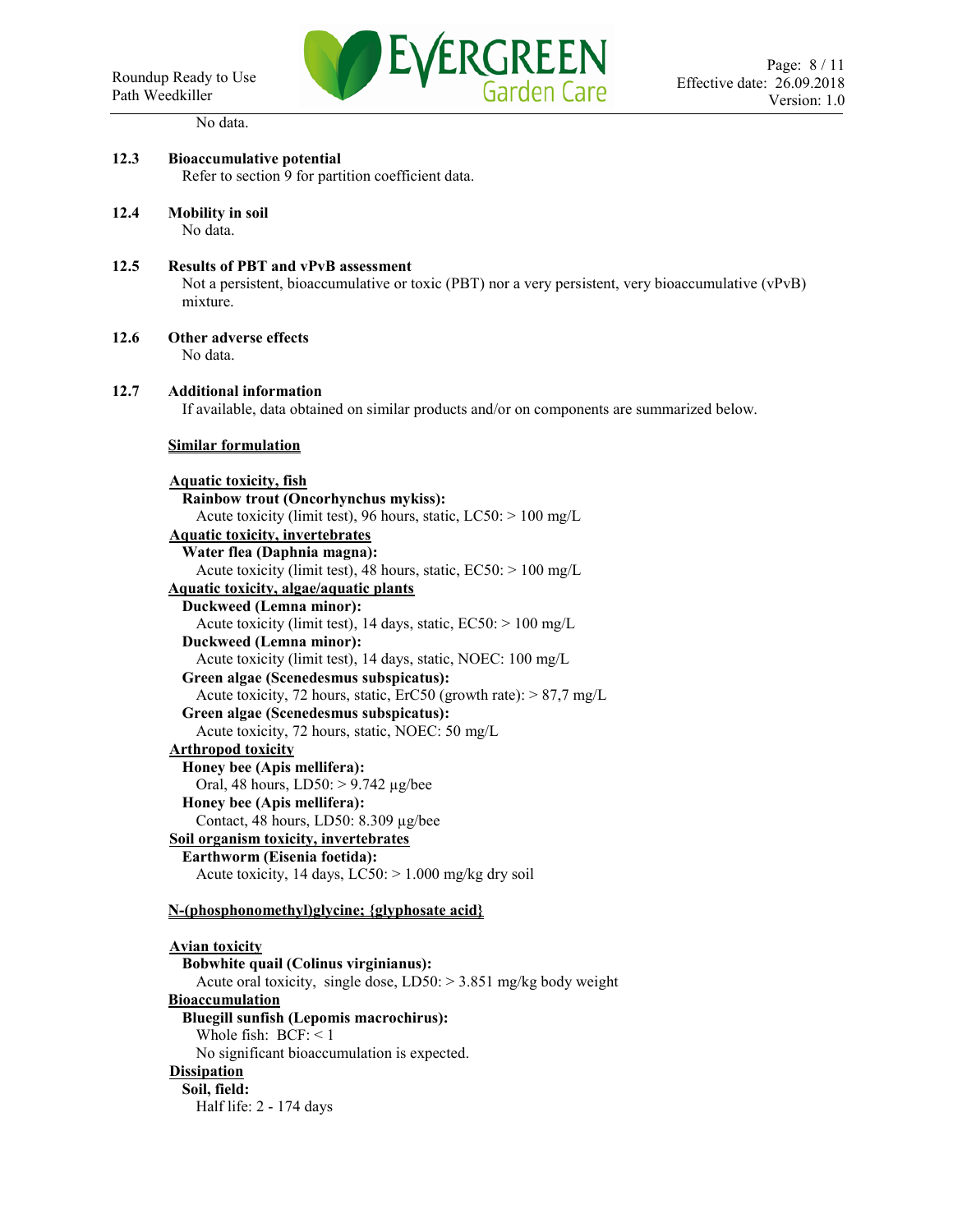

Koc: 884 - 60.000 L/kg Adsorbs strongly to soil. **Water, aerobic:** Half life:  $<$  7 days

# **Pelargonic and related fatty acids**

# **Avian toxicity**

#### **Bobwhite quail (Colinus virginianus):**

Acute oral toxicity,  $LD50: > 2.250$  mg/kg body weight

# **13. DISPOSAL CONSIDERATIONS**

# **13.1. Waste treatment methods**

#### **13.1.1. Product**

Follow all local/regional/national/international regulations on waste disposal. Follow current edition of the General Waste, Landfill, and Burning of Hazardous Waste Directives; and the Shipment of Waste Regulation. Keep out of drains, sewers, ditches and water ways. According to the manufacturer self-classification, following Regulation (EC) No. 1272/2008 [CLP], the product can be disposed as a non-hazardous industrial waste. Disposal in a waste incinerator with energy recovery is recommended.

#### **13.1.2. Container**

Follow all local/regional/national/international regulations on waste disposal, packaging waste collection/disposal. Follow current edition of the General Waste, Landfill, and Burning of Hazardous Waste Directives; and the Shipment of Waste Regulation. Do NOT re-use containers. Empty packaging completely. Dispose of as non hazardous household waste. Store for collection by approved waste disposal service for household packaging waste. Recycle if appropriate facilities/equipment available. Recycle the non-hazardous container only when a proper control on the end use of the recycled plastic is possible. Suitable for industrial grade recycling only. Do NOT recycle plastic that could end in any human or food contact application. This package meets the requirements for energy recovery. Disposal in a incinerator with energy recovery is recommended.

Use handling recommendations in Section 7 and personal protection recommendations in Section 8.

# **14. TRANSPORT INFORMATION**

The data provided in this section is for information only. Please apply the appropriate regulations to properly classify your shipment for transportation.

#### **ADR/RID**

- 14.1 **UN No.:** Not applicable.
- 14.2 **Proper Shipping Name (Technical Name if required):** Not applicable.
- 14.3 **Transport hazard class: Not applicable.**
- 14.4 **Packing Group:** Not applicable.
- 14.5 **Environmental hazards: Not applicable.**
- 14.6 **Special precautions for the user:** Not applicable.

#### **IMO**

- 14.1 **UN No.:** Not applicable.
- 14.2 **Proper Shipping Name (Technical Name if required):** Not applicable.
- 14.3 **Transport hazard class: Not applicable.**
- 14.4 **Packing Group:** Not applicable.
- 14.5 **Environmental hazards: Not applicable.**
- 14.6 **Special precautions for the user:** Not applicable.
- 14.7 **Transport in bulk according to Annex II of MARPOL 73/78 and the IBC Code:** Not applicable.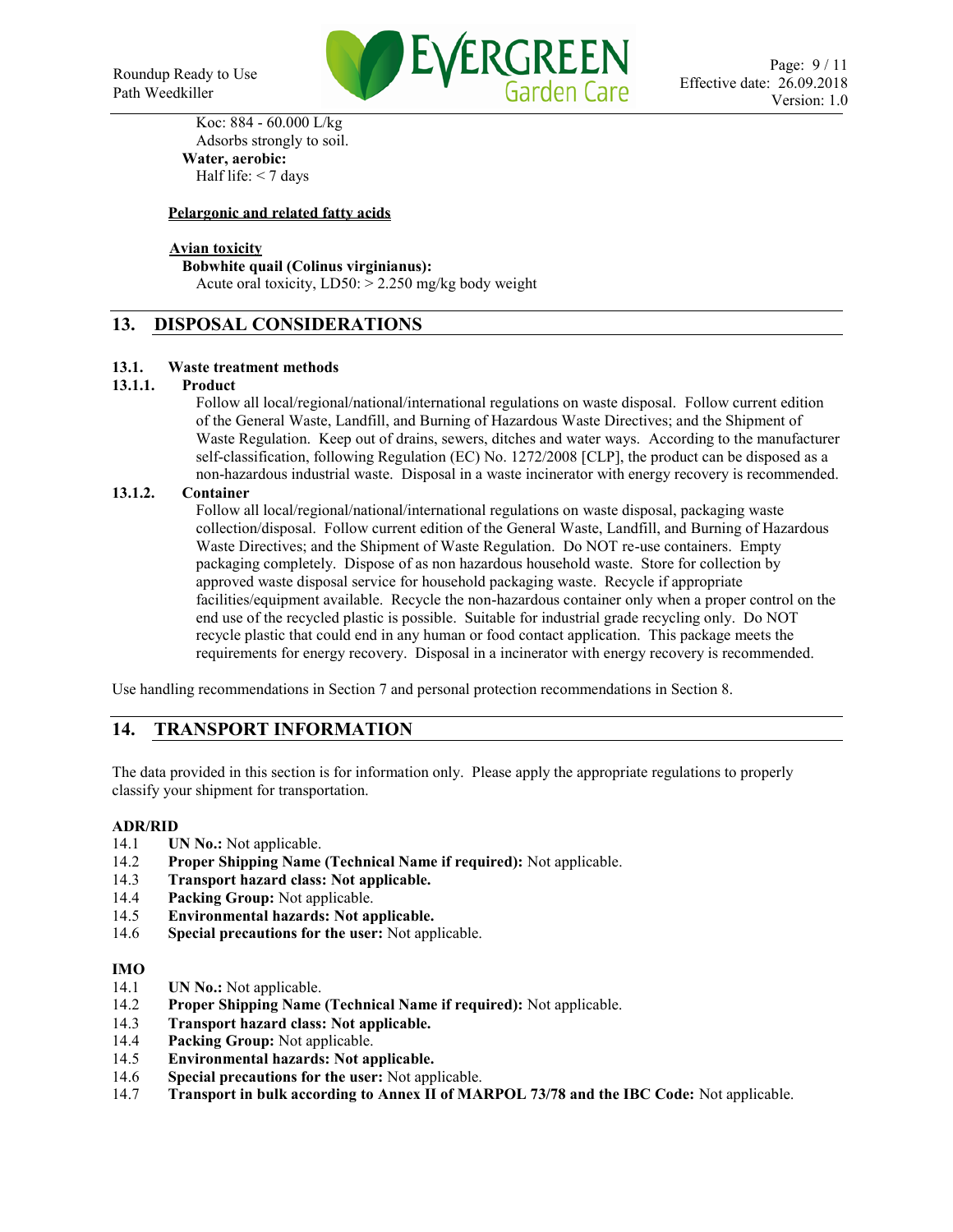

#### **IATA/ICAO**

- 14.1 **UN No.:** Not applicable.
- 14.2 **Proper Shipping Name (Technical Name if required):** Not applicable.
- 14.3 **Transport hazard class: Not applicable.**
- 14.4 **Packing Group:** Not applicable.
- 14.5 **Environmental hazards: Not applicable.**
- 14.6 **Special precautions for the user:** Not applicable.

# **15. REGULATORY INFORMATION**

**15.1. Safety, health and environmental regulations/legislation specific for the substance/mixture** SP1 Do not contaminate water with the product or its container.

#### **15.2. Chemical Safety Assessment**

A Chemical Safety Assessment per Regulation (EC) No. 1907/2006 is not required and has not been performed.

A Risk Assessment has been performed under Regulation EC 1107/2009.

# **16. OTHER INFORMATION**

The information given here is not necessarily exhaustive but is representative of relevant, reliable data.

Follow all local/regional/national/international regulations.

Please consult supplier if further information is needed.

In this document the British spelling was applied.

® Registered trademark.

|| Significant changes versus previous edition.

This Safety Data Sheet has been prepared following the Regulation (EC) No. 1907/2006 (Annex II) as last amended by Regulation (EC) No. 2015/830

#### **Classification of components**

| Classification                                        |
|-------------------------------------------------------|
| Aquatic Chronic - Category 2                          |
| H411 Toxic to aquatic life with long lasting effects. |
|                                                       |
| Skin corrosion/irritation - Category 1B               |
| Eye damage/irritation - Category 1                    |
| H314 Causes severe skin burns and eve damage.         |
| H318 Causes serious eye damage.                       |
|                                                       |
| Not classified as dangerous.                          |
|                                                       |
|                                                       |

Endnotes:

{a} EU label (manufacturer self-classification)

{b} EU label (Annex I)

{c} EU CLP classification (Annex VI)

{d} EU CLP (manufacturer self-classification)

Full denomination of most frequently used acronyms. BCF (Bioconcentration Factor), BOD (Biochemical Oxygen Demand), COD (Chemical Oxygen Demand), EC50 (50% effect concentration), ED50 (50% effect dose), I.M. (intramuscular), I.P. (intraperitoneal), I.V. (intravenous), Koc (Soil adsorption coefficient), LC50 (50% lethality concentration), LD50 (50% lethality dose), LDLo (Lower limit of lethal dosage), LEL (Lower Explosion Limit), LOAEC (Lowest Observed Adverse Effect Concentration), LOAEL (Lowest Observed Adverse Effect Level), LOEC (Lowest Observed Effect Concentration), LOEL (Lowest Observed Effect Level), MEL (Maximum Exposure limit), MTD (Maximum Tolerated Dose), NOAEC (No Observed Adverse Effect Concentration), NOAEL (No Observed Adverse Effect Level), NOEC (No Observed Effect Concentration), NOEL (No Observed Effect Level), OEL (Occupational Exposure Limit), PEL (Permissible Exposure Limit), PII (Primary Irritation Index), Pow (Partition coefficient n-octanol/water), S.C. (subcutaneous), STEL (Short-Term Exposure Limit), STOT SE (Specific Target Organ Toxicity, Single Exposure), STOT RE (Specific Target Organ Toxicity, Repeated Exposure),TLV-C (Threshold Limit Value-Ceiling), TLV-TWA (Threshold Limit Value - Time Weighted Average), UEL (Upper Explosion Limit)